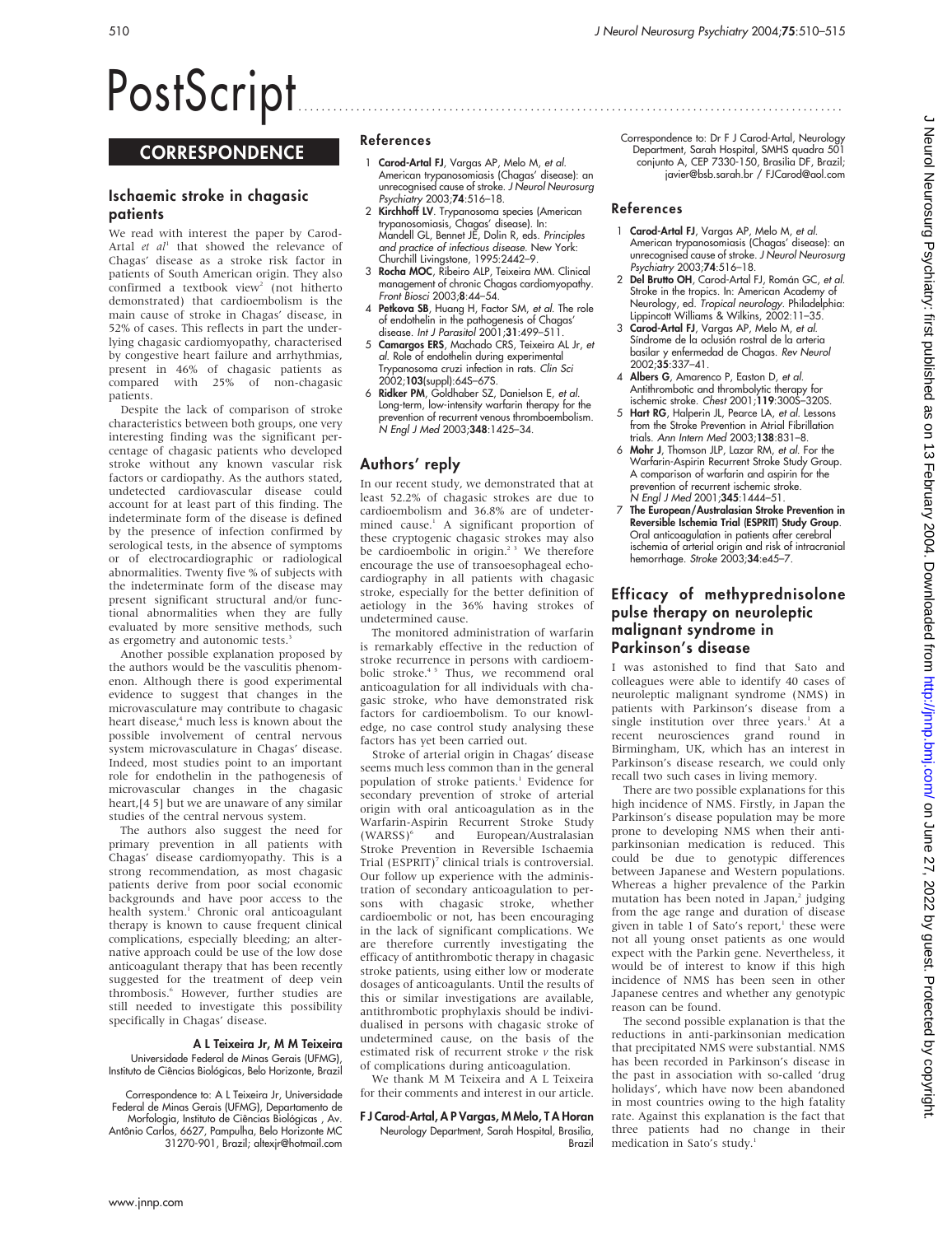The interest of this paper lies not so much with the proven benefits of methylprednisolone therapy in NMS in Parkinson's disease, as in the high incidence of NMS in the Japanese patients treated in this unit. I would value the author's further comments.

## C E Clarke

Department of Neurology, City Hospital, Dudley Road, Birmingham B18 7QH, UK; c.e.clarke@bham.ac.uk

## References

- 1 Sato Y, Asoh T, Metoki N, et al. Efficacy of methyprednisolone pulse therapy on neuroleptic malignant syndrome in Parkinson's disease. J Neurol Neurosurg Psychiatry 2003;74:574–6.
- 2 Kitada T, Asakawa S, Hattori N, et al. Mutations in the parkin gene cause autosomal recessive juvenile parkinsonism. Nature 1988;392:605–8.

## Authors' reply

We greatly appreciate Dr Clark's comments about our work on the efficacy of methylprednisolone pulse therapy in neuroleptic malignant syndrome (NMS) in Parkinson's disease.<sup>1</sup> We agree with him that 40 cases of this syndrome identified from a single institute over three years in patients with Parkinson's disease is a large number. The study institution—the Futase Social Insurance Hospital—is a specialised centre for neurological diseases, particularly among elderly patients, and we have treated several hundred patients with Parkinson's disease. Furthermore, half the NMS patients were transferred from other non-specialised hospitals and private offices in the area. The large number of patients and inappropriate treatment in some patients resulted in an accumulation of NMS cases in our hospital. Physicians from other non-specialised hospitals and private clinics in the area are not always aware the risk of NMS on withdrawal of antiparkinsonian drugs. Indeed, in 30 cases of Parkinson's disease, physicians stopped antiparkinsonian drugs because of psychiatric symptoms, dyskinesia, and the on-off phenomenon. These factors may have resulted in the accumulation of NMS cases in our hospital.

We were not aware that Japanese patients with Parkinson's disease are more prone to developing NMS when antiparkinsonian drugs are reduced. However, the possibility of genotypic differences between Western and Japanese populations is interesting,<sup>2</sup> and comparisons could usefully be made on the prevalence of mutations in parkin or other genes between these populations.

#### Y Sato

Department of Neurology, Mitate Hospital, 3237 Yugeta, Tagawa 826-0041, Japan

#### T Asoh

Japan Department of Neurology, Futase Social Insurance Hospital, Iizuka, Japan

#### N Metoki, K Satoh

Institute of Brain Science, Hirosaki University School of Medicine, Hirosaki, Japan

> Correspondence to: Dr Yoshihiro Sato; y-sato@ ktarn.or.jp

## **REFERENCES**

1 Sato Y, Asoh T, Metoki N, et al. Efficacy of methylprednisolone pulse therapy on neuroleptic malignant syndrome in Parkinson's disease. J Neurol Neurosurg Psychiatry 2003;74:574–6.

- 2 Kitada T, Asakawa S, Hattori N, et al. Mutation in the parkin gene cause autosomal recessive
- juvenile parkinsonism. Nature 1988;392:605–8.

## Mesencephalic ischemia and Parkinson's disease

I read with interest the paper by Abe et  $al<sup>1</sup>$  on occipital and posterior parietal hypoperfusion in 28 Parkinson's disease (PD) patients without dementia. These findings suggest that there was a reduced regional cerebral blood flow (rCBF) in the intraparenchymal territory of the posterior cerebral arteries (PCAs) probably due to the presence of atheromatous plaques located in the distal end of the basilar artery.<sup>2</sup> Atherosclerotic changes are of considerable importance because they can cause stenosis and/or occlusion at the origin of the terminal (PCAs) or collateral (superior cerebellar arteries) branches, as well as of the posterior perforating arteries (PPAs).

Based on the fact that in situ the donor tissues of catecholamines are normally highly vascularised and by contrast in PD the rCBF is reduced in the neostriatum, from February 1988 to December 2002 we have used two surgical procedures to treat PD: $3-5$  (1) transplantation of adrenal medulla into the putamen by a transinsular pathway, and (2) omental transplantation on the interpeduncular fossa, anterior perforated space, and insular cortex in 16 patients with moderate or advanced stages of PD. Thus, omental tissue revascularises to the catecholaminergic (dopaminergic and noradrenergic) nuclei, as well as to the surrounding structures, and moreover prolongs the survival of the graft implanted in the putamen. In all patients, neurological improvement was better during the first weeks after surgery than in the following months or years. Our third patient is the same case previously reported by us.<sup>3</sup> At present, 15 years postoperatively, she has only slight tremor on the left leg and does not require anti-parkinsonian medication. She occasionally receives 1 mg of clonazepam at night. Her quality of life is good and she manages the daily living activities similar to any normal woman of her age.

In conclusion, the vascular impairment described by Abe and colleagues supports the autopsy findings<sup>2</sup> and neurosurgical results.3–5 Clinical data suggest that PD is initiated in the intraparenchymal territory of the PPAs caused by atherosclerotic plaques located at the mouths of these arteries. Therefore, we believe that Parkinson's disease is wrongly classified as a neurodegenerative disorder.

#### H Rafael

Neurosurgeon, Universidad Nacional Autónoma de México, Mexico City, México

Correspondence to: Dr H Rafael, Bélgica 411 Bis, Colonia Portales, 03300, México City, México; hrtumi@yahoo.com

#### References

- 1 Abe Y, Kachi T, Kato T, et al. Occipital hypoperufsion in Parkinson's disease without dementia: correlation to impaired cortical visual processing. J Neurol Neurosurg Psychiatry 2003;74:419–22.
- 2 Flora GC, Baker AB, Loewenson RB, et al. A comparative study of cerebral atherosclerosis in males and females. Circulation 1968;38:859–69.
- 3 Rafael H, Moromiato P, Espinoza M, et al. Transplantation of adrenal medulla and omentum to the putamen by a transinsular pathway for Parkinson's disease. Neurosurgery 1991;28:481.
- 4 **Rafael H**, Moromizato P, Lara R, Surgery for Parkinson's disease. Neurology 1993;43:2154.
- 5 Rafael H. Transsylvian and transinsular approach. Turk Neurosurg 1995;5:53–6.

## Traumatic brain injury as a risk factor for Alzheimer's disease

In a recent systematic review of case control studies investigating head injury as a risk factor for Alzheimer's disease (AD), Fleminger et  $al<sup>1</sup>$  replicated the results of the meta-analysis by Mortimer *et*  $a^2$  in males (OR 2.29; 95% CI from 1.47 to 2.00) but not in females (OR 0.91; 95% CI from 0.56 to1.47). Their findings support in males only an association between a history of previous head injury and the risk of developing AD, but the study could not review the relation between head injury and ApoE gene status as risk factors for AD.

The review by Fleminger et al was based on clinical studies alone and, as Wilson<sup>3</sup> emphasised, did not consider the nature or severity of the original head injury; and the results of the first retrospective autopsy study of the relation between closed traumatic brain injury (TBI), ApoE allele frequency, and AD4 5 unfortunately were not mentioned. This present study has examined:

- the incidence of AD pathology in 55 consecutive autopsy cases (mean age 77.6 years, SD 7.1) with residuals of closed TBI lesions (old contusions in the frontal, temporal, or other brain areas)
- the frequency of TBI residuals in 53 age matched AD cases proven at autopsy.

In both series, ApoE was evaluated from archival brain material embedded in paraffin. The results were as follows.

In the TBI series, 12.7% (four males and<br>ree females) showed CERAD B three females) showed CERAD B (Consortium to Establish a Registry for Alzheimer's Disease) definite AD (Braak stages 5 and 6), and 9.1% showed CERAD B probable AD (Braak stages 3 or 4). TBI history dated back from 10 to 30 years before death; duration of AD ranged from four to seven years. Two of the subjects with AD showed ApoEe3/4, and the remainder 3/3 or 3/2; of the remaining 43 subjects without AD, three exhibited 3/4 alleles. The prevalence of AD (21.8%) in this small autopsy cohort was significantly higher than in either a recent large clinical series  $(3.3\%)^6$  or the general population over the age of 70 years  $(14%)$ .<sup>7</sup>

In the AD cohort (all CERAD B or C, Braak stages 5 and 6), there was an ApoEe4 allele frequency of 30% (similar to other AD series). Residuals of TBI were seen in four brains (two males and two females, each 7.5% of the cohort), all four lacking the ApoeEe4 allele. These data in small autopsy cohorts confirmed previous clinical studies suggesting that severe TBI is a risk factor for the development of AD, particularly in subjects lacking the ApoEe4 allele which is considered a risk factor for AD. No gender differences were found.

Irrespective of these data, we agree with others<sup>13</sup> that further work should consider population based cohorts and larger autopsy series of TBI and AD, in order better to elucidate the relationship between TBI, ApoE alleles, and the development of AD.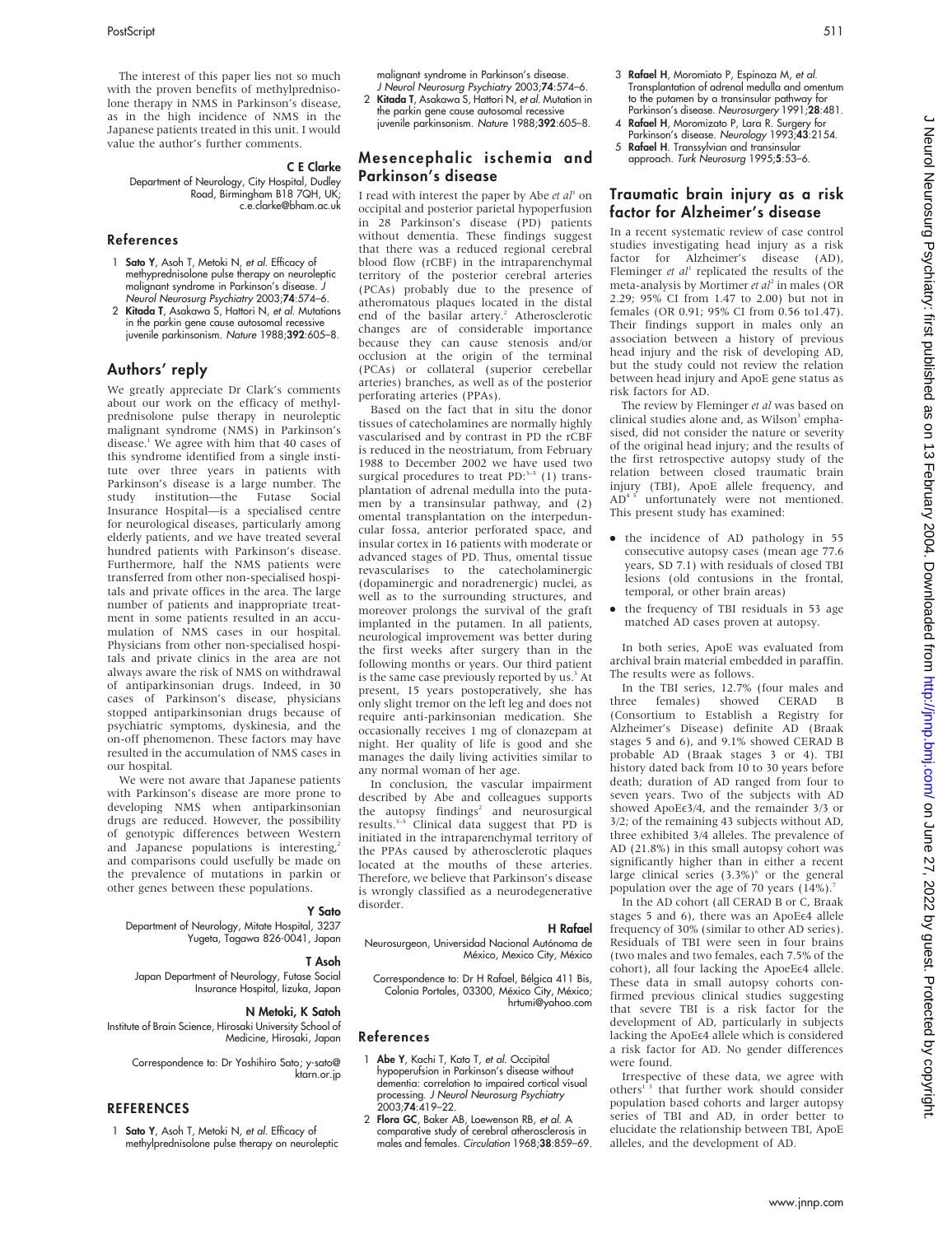Institute of Clinical Neurobiology, Kenyongasse 18, A-1070 Vienna, Austria; kurt.jellinger@univie.ac.at

## References

- 1 Fleminger S, Oliver DL, Lovestone S, et al. Head injury as a risk factor for Alzheimer's disease: the evidence 10 years on; a partial replication. J Neurol Neurosurg Psychiatry 2003;74:857–62.
- 2 Mortimer JA, van Duijn CM, Chandra V, et al. Head trauma as a risk factor for Alzheimer's disease: a collaborative re-analysis of casecontrol studies. EURODEM Risk Factors Research Group. Int J Epidemiol 1991;20(suppl 2):S28–35.
- 3 Wilson JT. Head injury and Alzheimer's disease. J Neurol Neurosurg Psychiatry 2003;74:841. 4 Jellinger KA, Paulus W, Wrocklage C, et al. Traumatic brain injury as a risk factor for
- Alzheimer disease. Comparison of two retrospective autopsy cohorts with evaluation of ApoE genotype. BMC Neurol, , 2001;1:3.
- 5 Jellinger KA, Paulus W, Wrocklage C, et al. Effects of closed traumatic brain injury and genetic factors on the development of Alzheimer's
- disease. *Eur J Neurol* 2001;8:707–10.<br>6 **Plassman BL**, Havlik RJ, Steffens DC, *et al.*<br>Documented head injury in early adulthood and<br>risk of Alzheimer's disease and other dementias. Neurology 2000;55:1158–66.
- 7 Hy LX, Keller DM. Prevalence of AD among whites: a summary by levels of severity. Neurology 2000;55:198–204.

# The specificity of prescription patterns in secondary stroke prevention

We would like to comment on the important report by Landi and colleagues about the factors associated with a reduced likelihood of receiving secondary stroke prevention treatment<sup>1</sup> and present our own data. We have demonstrated that in community-dwelling patients with chronic atrial fibrillation, living alone or in rural areas, history of previous falls, and cognitive and functional impairments are independent factors that result in physicians prescribing aspirin instead of anticoagulants, thus disregarding the common guidelines for stroke prevention.<sup>2.3</sup> We have also shown that in some cases it does not mean malpractice.<sup>3</sup> In elderly patients, a geriatric assessment including a shrewd evaluation of the psychosocial conditions can guide physicians in the selection of the correct treatment, thus avoiding the risks related to anticoagulants in individuals at high risk of falls or with inability to comply with regular blood monitoring.

Our data are only partially comparable with those of Landi and colleagues, since in their study a significant number of the reported undertreatment concerns aspirin and triclopidine, drugs that have an unfavourable risk–benefit ratio in comparison with anticoagulants, even when they are prescribed for individuals living alone, with a low education level and poor cognitive or functional performance. In these conditions, low compliance is not enough of a risk and does not justify undertreatment. As a matter of facts, in the clinical conditions described by Landi and colleagues, an ''ageist'' cultural background prevails without real clinical motivation.

The difference between the two sets of data suggests that physicians need to be taught to consider the complexity of the medical scenario and to distinguish incorrect prescribing patterns due to limitations imposed by cultural factors from the rational behavior of physicians who adopt a multidimensional model of care and avoid treatments commonly recognised as beneficial but burdened by a high cost–benefit ratio.

#### G Bellelli

Rehabilitation Unit "Ancelle della Carità" Hospital, 26100, Cremona Italy and Geriatric Research Group, Brescia, Italy

## M Trabucchi

''Tor Vergata'' University, Rome Italy and Geriatric Research Group, Brescia, Italy

Correspondence to: G Bellelli, MD, Head, Rehabilitation Unit, ''Ancelle della Carita`'' Hospital, 26100, Cremona Italy; giuseppebellelli@libero.it; bellelli-giuseppe@poliambulanza.it

#### References

- 1 Landi F, Cesari M, Onder G, et al. On behalf of the SILVERNET-HC Study Group. Antithrombotic drugs in secondary stroke prevention among a community dwelling older population. J Neurol Neurosurg Psychiatry 2003;74:1100–4.
- 2 Bellelli G, Rozzini R, Barbisoni P, et al. Geriatric assessment and anticoagulation in elderly patients with chronic atrial fibrillation. Arch Intern Med 2000;160:2402–3.
- 3 Bellelli G, Barbisoni P, Gusmeri A. Underuse of anticoagulation in older patients with chronic atrial fibrillation: malpractice or accuracy? J Am Geriatr Soc 1999;47:1034–5.
- 4 Bellelli G, Bianchetti A, Trabucchi M. Anticoagulation to prevent stroke in atrial fibrillation. Comprehensive geriatric evaluation should be routine before treatment is started. BMJ 2000;321:1157.
- 5 Bellelli G, Bianchetti A, Trabucchi M. Let's strip the king: eligibility not safety is the problem of anticoagulation for stroke prevention in elderly patients with atrial fibrillation. *Arch Intern Med*<br>2002;**13**:1067.

# Authors' reply

The data presented by Bellelli and Trabucchi confirm our findings suggesting that many older adults do not receive secondary stroke prevention treatment.<sup>1</sup> However, we really do not believe that our results indicate only an "ageist cultural background without real clinical motivations''. Indeed, in our article we recognised that the decision of not to treat could not be considered as ''undertreatment'', but it may be related to the uncertainty about the cost-effectiveness of the treatment in a frail population. These doubts are not always unrealistic, especially among frail post-stroke elderly individuals, who characteristically have a high number and complexity of associated diseases, with a concomitant higher risk of drug interactions and adverse drugs events.<sup>2</sup> Furthermore, the reduced rate of treatment observed in our study is not only explained by potential risks in frail elderly patients, but also by uncertainties about the potential benefits.<sup>34</sup> In fact, the most important evidence of antiplatelet or anticoagulant medications after cerebrovascular accidents is substantially based on non-disabling ischaemic stroke. Evidence about the benefits of secondary stroke prevention is much more limited in the frail elderly population with severe physical and/or cognitive impairment. In this respect, it is important to underline the fact that the data presented by Bellelli and Trabucchi are based on a sample of community dwelling patients with atrial fibrillation, that ''per se'' is an indication to treat. In contrast, our study sample, which was based on patients receiving home care programmes indicating

that an important and disabling health problem was in place, included a frailer population.5 In this respect our results can not be generalised to all healthy community dwelling elderly individuals. However, we acknowledge that studies addressing the efficacy of secondary prevention treatment are needed, especially for frail and functionally impaired older individuals who have suffered a stroke.

## F Landi, G Onder, R Bernabei

Centro Medicina dell'Invecchiamento, Istituto di Medicina Interna e Geriatria, Universita' Cattolica Sacro Cuore, Rome, Italy

> Correspondence to: Dr F Landi; francesco\_landi@rm.unicatt.it

## References

- 1 Landi F, Cesari M, Onder G, et al. Antithrombotic drugs in secondary stroke prevention among a community dwelling older population. J Neurol Neurosurg Psychiatry 2003;74:1100–4.
- 2 Onder G, Pedone C, Landi F, et al. Adverse drug reactions as cause of hospital admissions: results from the Italian Group of Pharmacoepidemiology in the Elderly (GIFA). J Am Geriatr Soc 2002;50:1962–8.
- 3 Gage BF, Fihn SD, White RH. Warfarin therapy for an octogenarian who has atrial fibrillation. Ann Intern Med 2001;134:465–74.
- 4 Straus SE, Majumdar SR, McAlister FA. New evidence for stroke prevention: clinical applications. JAMA 2002;288:1396–8.
- Landi F, Lattanzio F, Gambassi G, et al. A model for integrated home care of frail older patients: the Silver Network project. Aging Clin Exp Res 1999;11:262–72.

# Relationship between stridor and sleep apnoea syndrome: is it as simple as that?

We read with interest the article by Hirayama  $et$   $al<sup>1</sup>$  in which the authors, using an original imaging method, low field magnetic resonance fluoroscopic study, proposed that upper airway obstruction precedes laryngeal occlusion causing the stridor in patients with multiple system atrophy (MSA). This issue of nocturnal stridor in MSA is of great importance since it is a common cause of sudden death and a recognised prognostic factor in this disease.2 It affects about 19% of patients as shown in our series and by others.<sup>3</sup> We feel that the relationship proposed between obstructive apnoeic respiratory events and stridor is not as simple as suggested by the authors and must be considered in light of classical standardised polysomnographic (PSG) data.

In our own series, 18 consecutive patients with MSA were assessed for night-time disturbances by all-night standard PSG with continuous synchronised audiovisual recording. Nocturnal stridor occurred in 10 patients and, except in one patient, was always accompanied by breathing disorders, mostly apnoeic, with or without significant oxygen desaturation. In four patients, obstructive sleep apnoeas (OSA) occurred without stridor, and one of these patients presented predominantly with central apnoea that also occurred while awake. Among the patients with stridor, four presented predominantly OSA and one mainly central apnoea. Mixed and prolonged apnoea, up to 53 s, was seen along with stridor in five patients and was isolated in two others. Episodes of mixed apnoea were typical in their occurrence as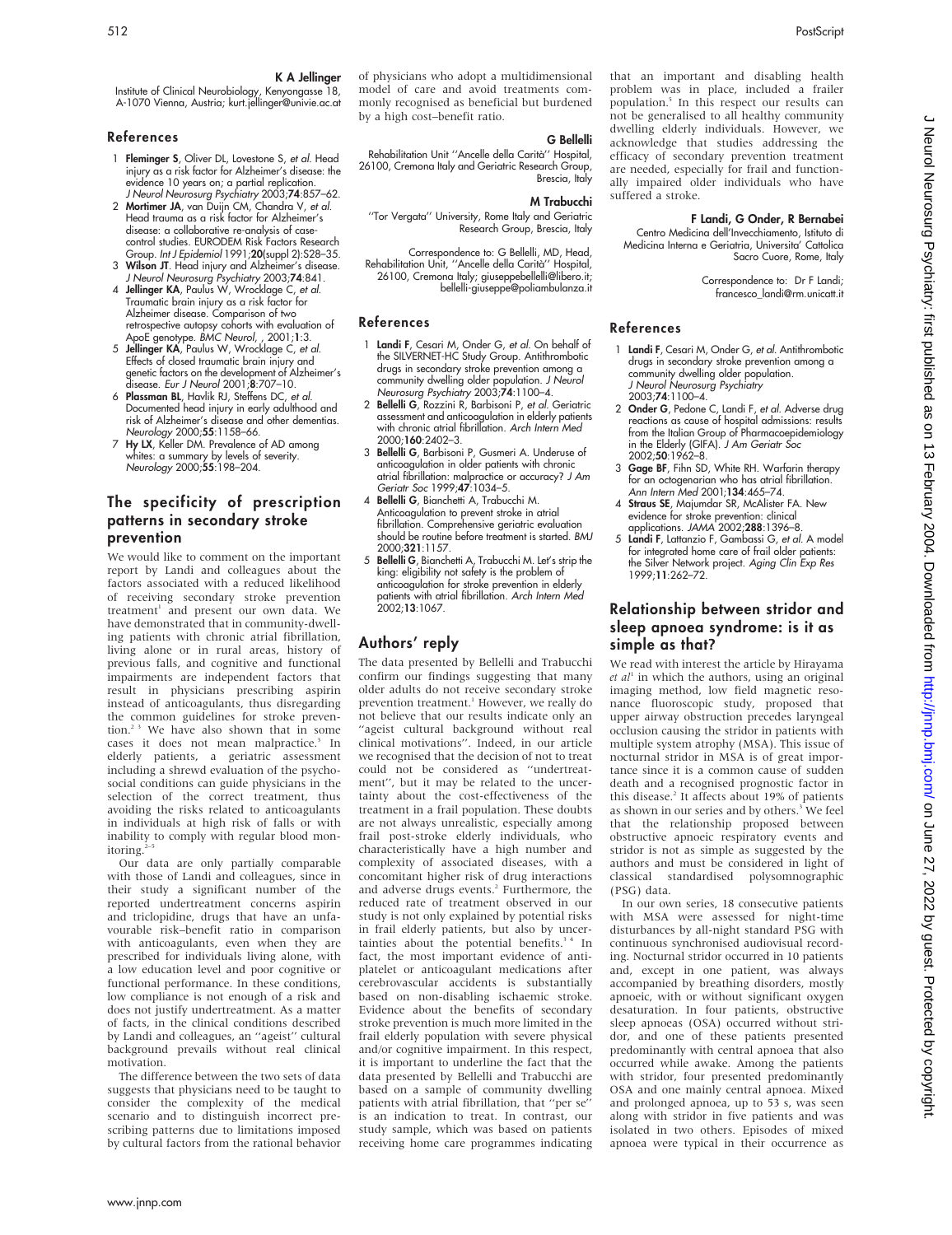they were always preceded by heavy, prolonged inspiratory effort and stridor, indicating upper airway obstruction. Such episodes were not detected in OSA patients without stridor. Apnoeic events of any type were in most cases followed by the recurrence of snoring and not by an inspiratory stridor sound.

Thus, there seems to be a wide variety of combined sleep-related breathing disorders ranging from a majority of obstructive apnoeas to stereotyped mixed apnoeas of very long duration and sometimes preceded by stridor in MSA.

Nocturnal breathing disturbances in MSA are due to the complex involvement of multiple brainstem nuclei, leading to a defect in the respiratory control system independently of the occurrence of stridor.<sup>2</sup> Among these breathing disorders, OSA are the most common and may occur in non-obese MSA patients even in the absence of stridor, thus indicating that the mechanism underlying the two events is different. The higher incidence of OSA observed in MSA patients may also be due to the severity of bradykinesia and the fact that patients with severe MSA lie predominantly, if not always, in the supine position while asleep. The reduction of nocturnal obstructive events during lateral position in patients with OSA has already been reported.<sup>4</sup> In our patients, who were audio monitored, stridor was not followed by typical obstructive apnoea nor was the apnoea ended by a stridor. Thus, we believe that stridor and OSA in MSA are different and independent events. We also found that mixed apnoea occurred stereotypically and was very prolonged and often preceded by a harsh sound typical of stridor, as documented by audio monitoring.

Non-invasive continuous positive air pressure (CPAP) should be proposed for relief of sleep breathing disorders. It has been used successfully to treat stridor and OSA in MSA patients.<sup>5</sup> In our series, nine patients accepted CPAP treatment (six with stridor and sleep apnoea and three with isolated OSA). One patient died before initiation of the treatment and two patients without sleep complaints dropped out after one week because of lack of tolerance despite having a severe apnoea/ hypopnoea index. Since the onset of CPAP treatment, both patients and their spouses reported better sleep, improved daytime alertness and wellbeing. For some patients, getting used to CPAP took up to a month, after which it was generally well tolerated. After a mean follow up period of 10 months, the patients' compliance with the continued use of CPAP was satisfactory and their relatives did not report any recurrence of stridor.

Thus we feel that the relationship between stridor and sleep apnoea is far from clear, especially considering the polysomnographic association of stridor and mixed apnoea that we found. Complex supranuclear neurological dysfunction may account for this association, but further studies are however needed to clarify this issue and better establish the indications for CPAP.

## Acknowledgements

The study was supported by a PHRC 97 grant and a CHU de Bordeaux-CNRS fellowship.

I Ghorayeb, B Bioulac Service d'Explorations Fonctionnelles du Système Nerveux, Bordeaux cedex, France

#### F Tison

Service de Neurologie, CHU de Bordeaux, Bordeaux, **France** 

Correspondence to: Dr I Ghorayeb, MD, PhD, Service d'Explorations Fonctionnelles du Système Nerveux, Hôpital Pellegrin, Place Amélie Raba-Léon, 33076 Bordeaux cedex, France; imad.ghorayeb@ umr5543.u-bordeaux2.fr

#### References

- 1 Hirayama M, Fukatsu H, Watanabe H, et al. Sequential constriction of upper airway and vocal cords in sleep apnoea of multiple system atrophy: low field magnetic resonance fluoroscopic study.
- J Neurol Neurosurg Psychiatry 2003;74:642–5. 2 Silber MH, Levine S. Stridor and death in multiple system atrophy. Mov Disord 2000;15:699–704.
- 3 Ghorayeb I, Yekhlef F, Chrysostome V, et al. Sleep disorders and their determinants in multiple system atrophy. J Neurol Neurosurg Psychiatry 2002;72:798–800.
- 4 Isono S, Tanaka A, Nishino T. Lateral position decreases collapsibility of the passive pharynx in patients with obstructive sleep apnea. Anesthesiology 2002;97:780–5.
- 5 Iranzo A, Santamaria J, Tolosa E. Continuous positive air pressure eliminates nocturnal stridor in multiple system atrophy. Barcelona Multiple System Atrophy Study Group. *Lancel*<br>2000;**356**:1329–30.

# Authors' reply

We would like to thank Dr Ghorayeb et al for their interest in our paper and their comments. We agree with the view that the relation between stridor and apnoea in MSA is very important.<sup>1</sup> Unfortunately, in our experimental procedure, we could not establish a correlation between the image of the vocal cords and upper airway and stridor symptoms because it is difficult to record airflow and vocal sound simultaneously in a magnetic resonance imaging (MRI) recording.<sup>2</sup>

In obstructive sleep apnoea syndrome (OSAS), even when the upper airway was obstructed completely, the vocal cords were not obstructed. Therefore, stridor does not develop although snoring may occur in OSAS. In contrast, MSA patients had an obstructed upper airway, which was frequently accompanied by stenosis of the vocal cords. However, we did not find stenosis of the vocal cords without stenosis of the upper airway. If the stridor is produced by stenosis of the vocal cords and snoring is produced by stenosis of the upper airway, snoring should be accompanied by stridor in all MSA patients. In fact, we observed that the initial narrowing of the larynx and pharynx produced snoring. Ghorayeb et al point out that OSA (SAS with upper airway obstruction) can commonly occur even in non-obese patients with MSA without the presence of stridor. We agree with this observation, but in this study, we did not find stenosis of the vocal cords without upper airway stenosis, so none of our patients developed stridor without snoring. We observed the patients in the MRI room to identify the sleep state and the presence of snoring and stridor, and we found that the highest pitch vocal sound appeared after heavy and prolonged inspiratory effort. This phenomenon is very similar to Ghorayeb et al's observation of apnoea and stridor. We also suppose that the phenomenon of apnoea in MSA patients occurs with confinement of stenosis of the upper airway. Therefore, we think that some patients in MSA with SAS can be treated with CPAP similar to OSAS patients. However, the effect of CPAP could be diminished, since the

respiratory centre is eventually involved with the progression of disease in MSA, and central apnoea and abnormal respiration may appear. Further study is required to clarify the indication of CPAP in patients with MSA.

The mechanism of SAS in MSA is unclear. Our study showed complete obstruction of the upper airway and vocal cords occurred in MSA even with the presence of tongue atrophy and without narrowing of the larynx. Thus, we suggest that there is another mechanism involved distinct from that of OSAS. Some reports have stated that a dystonia-like phenomenon was present in the vocal cords in the stridor through electromyographic study, suggesting a similar mechanism to be present in the progression of upper airway obstruction.<sup>3</sup>

#### M Hirayama, G Sobue

Department of Neurology, Nagoya University Graduate School of Medicine, Nagoya, Japan

#### H Fukatsu

Department of Radiology, Nagoya University Graduate School of Medicine, Nagoya, Japan

#### Y Koike

Department of Health Sciences, Nagoya University Graduate School of Medicine, Nagoya, Japan

Correspondence to: Professor G Sobue; sobueg@med.nagoya-u.ac.jp

#### References

- Koike Y, Hirayama M, Ieda T, et al. Polysomnographic differences between Shy-Drager syndrome and sleep apnea syndrome. Jiritsu Shinkei 1998;35:461–8.
- 2 Hirayama M, Fukatsu H, Watanabe H, et al. Sequential constriction of upper airway and vocal cords in sleep apnoea of multiple system atrophy: low field magnetic resonance fluoroscopic study. J Neurol Neurosurg Psychiatry 2003;74:642–5.
- 3 Merlo IM, Occhini A, Pacchetti C, et al. Not paralysis, but dystonia causes stridor in multiple
- system atrophy. Neurology 2002;**58**:649–52.<br>4 **Isono S**, Shiba K, Yamaguchi M, *et al.*<br>Pathogenesis of laryngeal narrowing in patients with multiple system atrophy. J Physiol 2001;536:237–49.

# BOOK REVIEWS

## Biological psychiatry, Vol 1 and 2

Edited by Hugo A H D'Haenen, Johan A den Boer, and Paul Willner. Published by John Wiley & Sons, Chichester, 2002, pp 1404, £345.00. ISBN 0-471-49198-5

The European editors of these two volumes have brought together contributions from all over the world and from a range of relevant specialties. Although the majority of the authors work in psychiatry, the other disciplines represented include neurology, psychology, physiology, and pharmacology. Guided by clear concepts regarding the anatomy of the book overall as well as the individual chapters, the editors have succeeded in providing an integrated and comprehensive review of biological psychiatry.

The introductory chapters address conceptual and measurement issues in biological psychiatry. The next section comprises a series of chapters on basic principles, reviewing key topics such as animal models, monoaminergic transmitter systems, neuro-<br>endocrinology, immunology, psychoendocrinology, physiology, neuropsychology, brain imaging,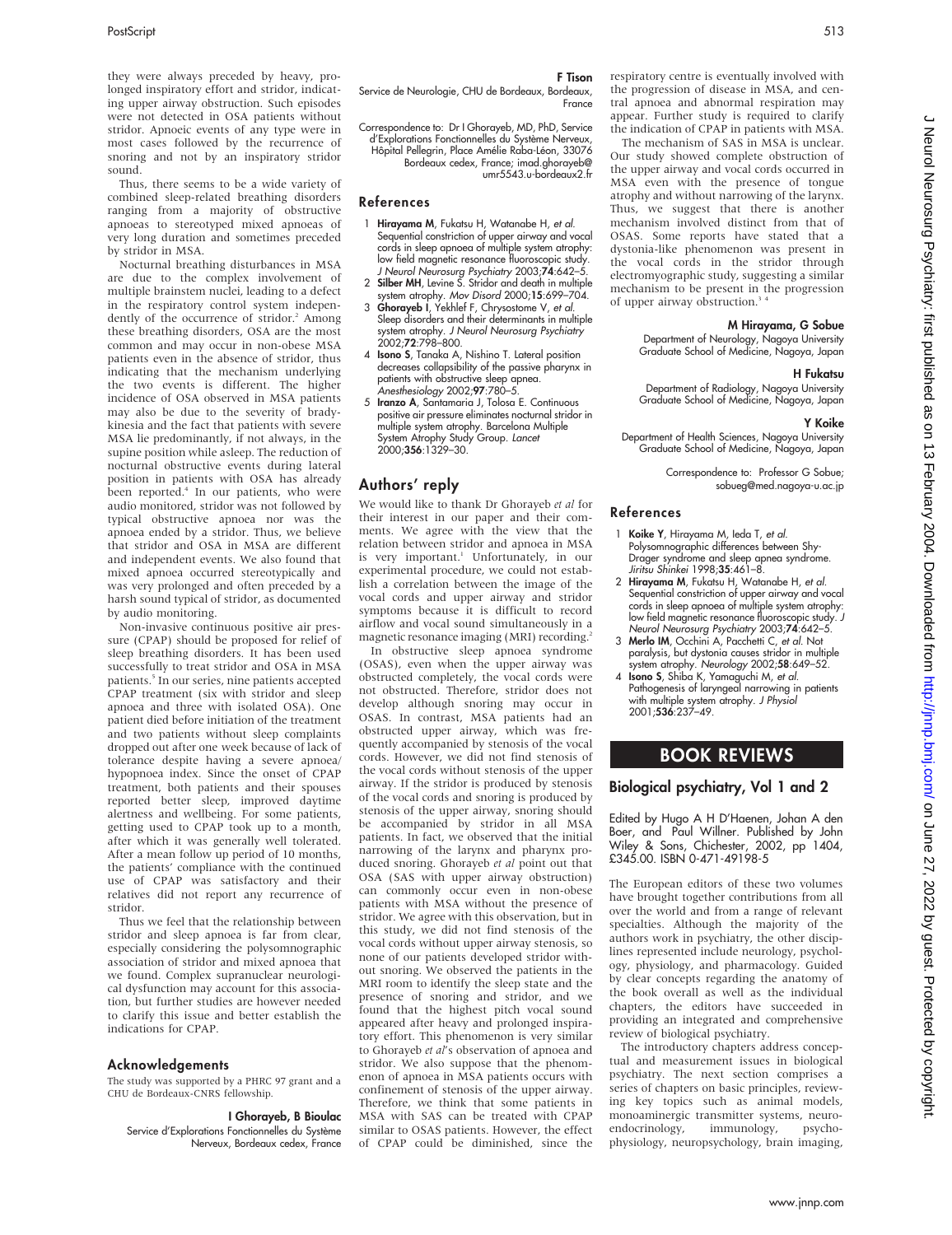genetics, and gender issues. The bulk of the book covers a series of clinical syndromes: cognitive disorders, substance related disorders, schizophrenia and other psychotic disorders, mood disorders, anxiety disorders, eating disorders, sleep disorders, and personality disorders. Adopting an approach that virtually defines the term ''biological psychiatry'', each disorder is systematically addressed in a series of chapters covering the areas discussed in the basic principles section, as well as a review of current pharmacotherapy. This structure avoids overlap between chapters, and also generates several intriguing reviews that consider less commonly addressed topics, such as the psychobiology of somatoform disorders, the neuroanatomical bases of eating disorders, and the neuroendocrinology of personality disorders. Despite the relatively limited amount of research data in such areas, these chapters are no less authoritative than the chapters dealing with more established subjects. With few exceptions, the chapters in these volumes are well organised, focused, and succinct, with thorough reference lists.

This book is primarily orientated towards postgraduates and researchers within psychiatry, neurology, psychopharmacology, and psychology, and there is no doubt that they will value it highly. But clinicians in these fields who dip into it this book will find many useful insights into the neurobiological aspects of the conditions with which they work.

T R E Barnes

## The bereitschaftspotential movement-related cortical potentials

Edited by Marjan Jahanshahi and Mark Hallett. Published by Kluwer Academic/ Plenum Publishers, New York, 2003, pp 315, £150.00. ISBN 0-306-47407-7

The Bereitschaftspotential (BP; readiness potential, although the sense of the German word is rather more imperative) was discovered in 1964 and named in 1965 by Hans Kornhuber and Lüder Deeke. In their original description it was a negative going wave of cortical potential that was first detectable 1– 1.5 s before the movement occurred. Like the demonstration of evoked potentials, it was a technological advance (the computer of average transients or signal averager) that permitted detection of these minute waveforms. The discovery (with its implications for volition and free will) acted as a considerable stimulus to research. This book brings up to date the state of knowledge concerning the BP and other brain potentials occurring around the time of a motor act.

It is an expensive text. What does the reader get for the money? The book consists of 17 chapters in 7 sections. There is a brief introduction by the editors that states the aims of the book. These are: to explain the processes that the BP reflects, to quantify the number of components responsible for the BP, to explore the anatomical substrate for the BP, and to flag up areas for future research. These are commendable aims, and, to the extent that much information on all these aspects is contained in the book, they are achieved.

However, the arrangement of the material into the 7 sections of the book does not neatly reflect these aims and it is left to the reader to pick out the information where it occurs. This approach of presenting a number of unpublished papers with little sub-editing has its pros and cons. In its favour there is a mass of new data from experts in the field and an element of historical and personal background and critical commentary that one would not otherwise find in the scientific literature. Against it is the difficulty of obtaining a coherent overview of the subject. This is compounded by inconsistent terminology (a glossary of abbreviations is a serious omission, the more so as the abbreviations are often inconsistent), and poor proof reading (there are very many minor errors). The general reader will find the introduction useful and will enjoy the chapters by Libet and by Deeke and Kornhuber but, as a whole, the book is strictly one for the specialist.

M Lakie

## Classic cases in neuropsychology, Vol 2

Edited by Chris Code, Claus-W Wallesch, Yves Joanette, and AndreRoch Lecours. Published by Taylor & Francis Books Ltd, Hove, 2002, pp 340, £39.95. ISBN 0-86377-891-7

Why read the classics? If you're still not sure why it might be worth bothering, this book would really be wasted on you. Better that it should fall into the hands of someone who really appreciates that modern neurology and neuropsychology owes an enormous amount to the careful descriptions of single cases. And, despite the whizz and bang of functional imaging, this is likely to continue to be the case.

In this volume, you will find discussion of Babinski's cases of anosognosia for hemiplegia, Wernicke's case of conduction dysphasia, Goldstein and Gelb's description of form agnosia, Dejerine's case of alexia without agraphia, and many other gems from the distant past. But, in addition, you will also be pleasantly surprised to see more recent 'classics'<sup>'</sup> such as Bisiach and Luzzatti's descriptions of right hemisphere Milanese patients who, when recalling from one imagined vantage point their famous Piazza del Duomo (the city's central square), reported places that would appear to their right, neglecting those to their left. But, when asked to imagine turning round, they failed to report locations they had previously mentioned and described instead places that now fell to their right from this new viewpoint. This description of ''representational neglect'' has had a profound impact both on stimulating research into the neglect syndrome and understanding the nature of mental representations of space.

Of course, the qualities of the contributing chapters do vary considerably but the subject matter that is covered in this collection is wide ranging, and also entertaining. The chapters that work well are those that place their case study in their historical, as well as scientific context. There are important lessons here, for instance, about the dedication and obsessional nature of some neurologists. Dejerine, for example, himself carried out the postmortem on his patient with pure alexia within 24 hours of his death—at the patient's home. He clearly wanted to find out how the lesion location differed from that of a patient he had reported on the previous year who had alexia with agraphia, and no administrative difficulties at any hospital were going to prevent him!

This is a great book, well worth reading for pleasure and for learning about some of the most important cases that have shaped our understanding of higher cortical function.

Why read the classics? Why be a neurologist.

#### M Husain

#### Assessment of aphasia

Edited by Otfried Spreen and Anthony H Risser. Published by Oxford University Press, Oxford, 2003, pp 320, £32.50. ISBN 0-19- 514075-3

This book surveys existing tests for people with aphasia, with particular emphasis on reporting studies that address their reliability and validity. In this it is admirably comprehensive, at least for the tests it covers. These are exclusively tests published in English, with, within this, a strong bias towards those originating in the United States. Many tests widely used in the United Kingdom with people with aphasia, in both research and clinical practice—for example the Graded Naming Test<sup>1</sup>-do not warrant consideration. Those used in Europe, including the Aachen Aphasia test that has the best psychometric properties of any aphasia test, get only the briefest mention.

For the tests they do consider, Spreen and Risser are admirably comprehensive in surveying the literature on reliability and validity. But, as they point out, in the development of these tests ''psychometric development has been less than optimal in many instances and neglected in others''(p 33). These weaknesses are serious. They report a number of tests where the reported test-retest reliability is around 0.7 or even less. The authors do not point this out, but any test with a test-retest correlation coefficient this low is seriously compromised. The implication is that around 50% of score variance is error. As a result the test will be almost useless in monitoring change, and any of its scores will need to be treated with real scepticism.

Many of the interesting issues in the assessment of aphasia are not really addressed. Many clinicians assess people with aphasia in order to identify the nature of both their impairments and their intact processes because that provides the basis for devising treatments that are directed at the impaired functions and use the strengths of the intact processes. This book provides no guidance on how that might be done.

Many existing aphasia tests, including the two most widely used, the Boston Diagnostic Aphasia Examination and the Western Aphasia Battery, aim to classify people with aphasia into ''diagnostic groups''—for example those with Wernicke's aphasia and Broca's aphasia. Sadly Spreen and Riser never explore whether assigning syndrome labels in this way has any impact on patient management.

This book is an excellent source of references addressing the validity and reliability of American aphasia assessments, but less satisfying on the many complex issues that surround the uses of assessments for different purposes with people with aphasia.

#### D Howard

#### Reference

1 Warrington E, McKenna P. The graded naming test. London: NFER, 1983.